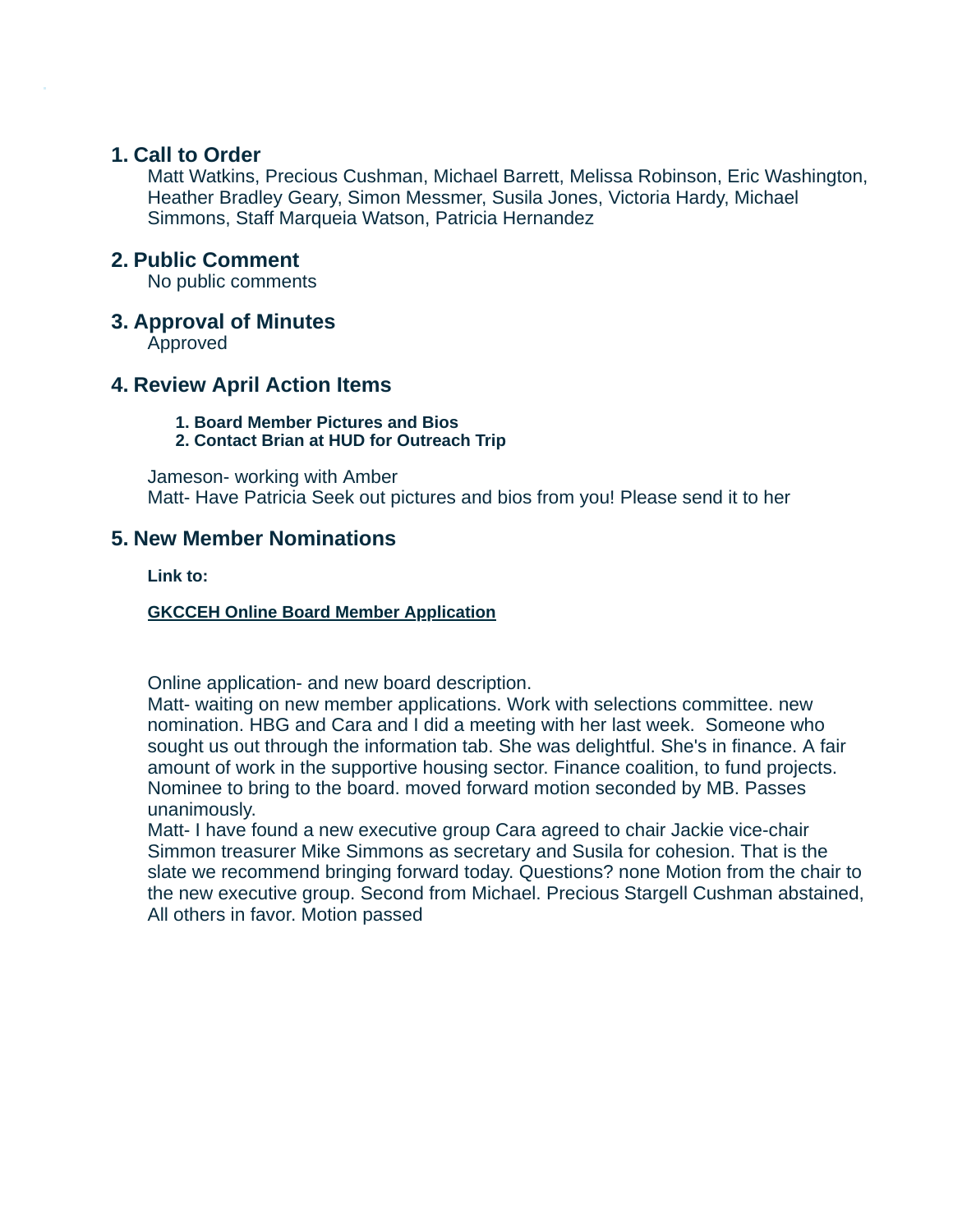## **6. Finances**

Simon- HUD audit is one area we need to discuss and to approve the next meeting we will have some. Money was approved for additional funds from KCMO - now we have an extra 60k.

MW- In June, and July we will do another audit. draft forms have been submitted to HUD. When we draw down grant funds we need to have the match line by line. and things don't always work like that. The audit went fine.

Matt- trying to get in touch with Independence for funds - 20k.

MW- they will have to pass through the council. FY20 planning grant online. due to the match commitment. It'll start in June. closer to an alignment to the fiscal year.

### **a. Financial Policies and Procedures**

(Under Finance Committee Review)

Member vote June 2022

### **b. Governance Structure Planning Overview**

Matt- Pulling away from the community-type board. This is a more collaborative board focusing on 5-7 members on a CoC governance type of committee or focus. 5 members make sure HMIS and NOFA get done. More centric- and operations committee. Hae them be responsible for those. Broadening the board for a community-based board. Maybe have geographically based. We need people from Independence, Northland, and Overland Park.

MW- Figure how we keep integrity and geographic reach and people with lived expertise. Board is the collaborative application. The lead agency we put ourselves in that role.

Matt- these are all activities we can guide over the next few months. Develop a charter that shows this function. HUD TA approved. The way we are acting is a small town.

MB- Should the PLE should be more involved.

HBG- So adding additional folks.

MW/Matt- yes

MW- supportive services is where we come up short having someone from Vets would be helpful

Matt- and youth, broadening the scope. We want to be the knowledge base. Sets us up to be at the table. This is more of a planning document.

MW- set up a workgroup CoC charter.

HBG- admin and finance are working on charter. I will shepherd that and give it to the next chair.

MW-CE in the same boat? yes. HMIS already has one.

Susila- we as the board are the COC collab application- GKCCEH is the collab app. MW- CoC would structure as its own and the agency be a part of the CoC.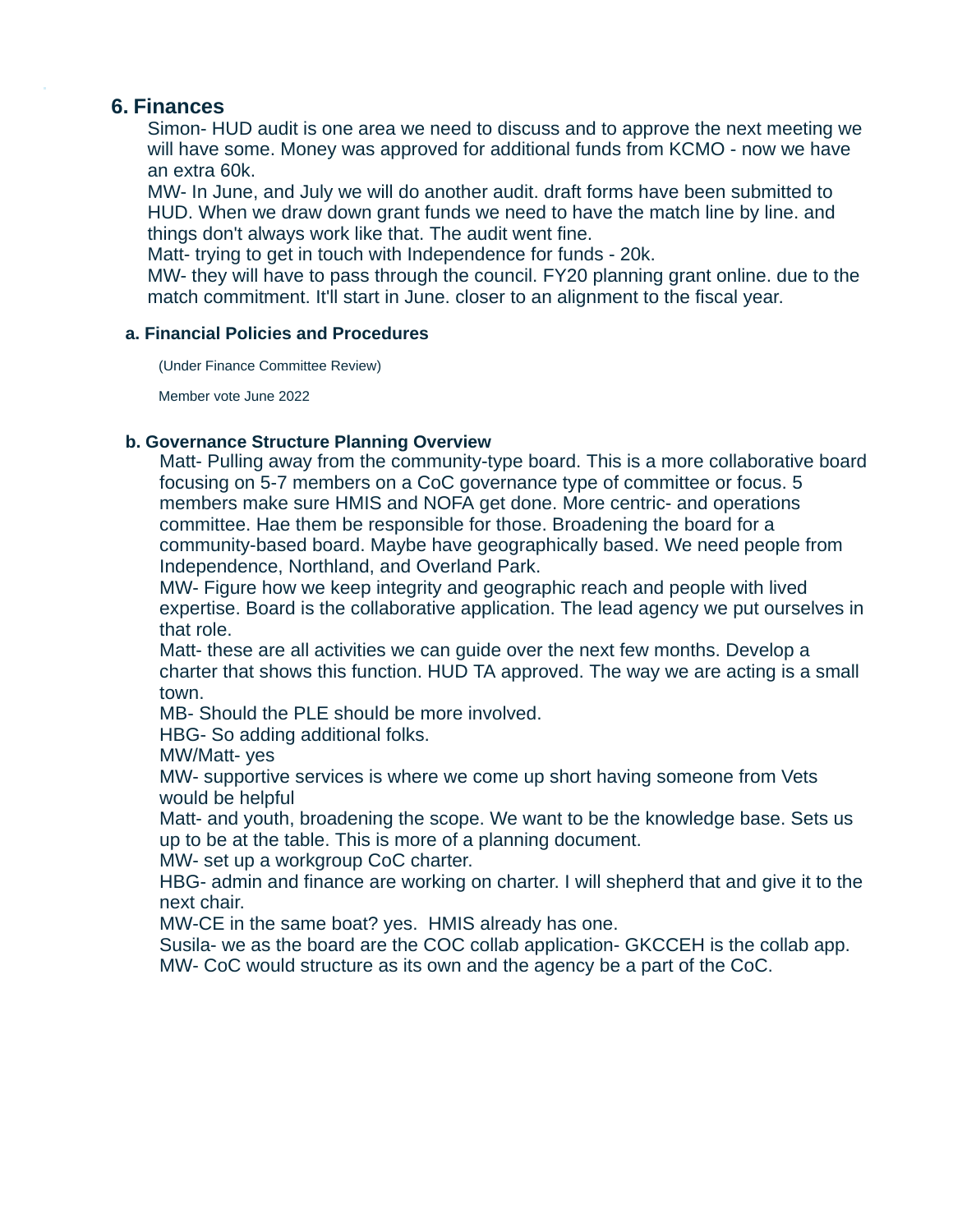# **7. Org and Staff Update**

MW- Staff evaluation, and self-evaluation. Amber and I will then sit down with them Matt- I did speak with MW

MW- award the downtown urban hero. I received it this year. Lots of things are happening downtown. Anytime you have world-class sports our clients will get kicked to the curb. They will sweep our population. A lot of conversation needs to have. It is becoming more visible downtown and if FIFA comes they will do something. Policy stuff is still happening. Pretty harmful legislation - anti-supportive housing. It takes a lot of governance dollars from CoC into government. Its a bad bill. the marijuana legislation is moving along. we are working locally for tax local.

Matt- taxes passed for main street housing in KS to add housing. up the historic tax credit to match.

## **a. ED Report**

MW- NOFA we lost 10 points for an MOU for health care was not signed. We did score higher. I don't know if HUD would give us the points if we showed it to them. it probably cost us a few hundred grand. We are above the median.

## **b. Advocacy**

MW- PLE supportive housing. A PLE said, "you want to talk to me after what you did to me?"

Eric- they were asking about my experience. That's why I am here.

MW- eric had a horrific experience in one of our programs during the pandemic. the grief and everything. Without the support, it's hard to be successful. Some of our folks feel like they are held out to dry. PLE component and harness those stories to teach the people helping them see this. another PLE has been teaching others about on-the-street housing and what they want to see. When people do an assessment they feel as if they are going to apply for section 8 but that is not the case. We also want to do peer support workers to go out and help folx understand.

Eric- it adds a quality assurance check. it's a safe space for folx. you don't want to rock the boat too much or you might lose housing. HUD does want to house people and you're worried you'll be treated differently if you whistleblow on something.

MW- we will need to focus on this with the charter.

Melissa- title I and Mckenny Vento have a whistleblower policy we can assist with.